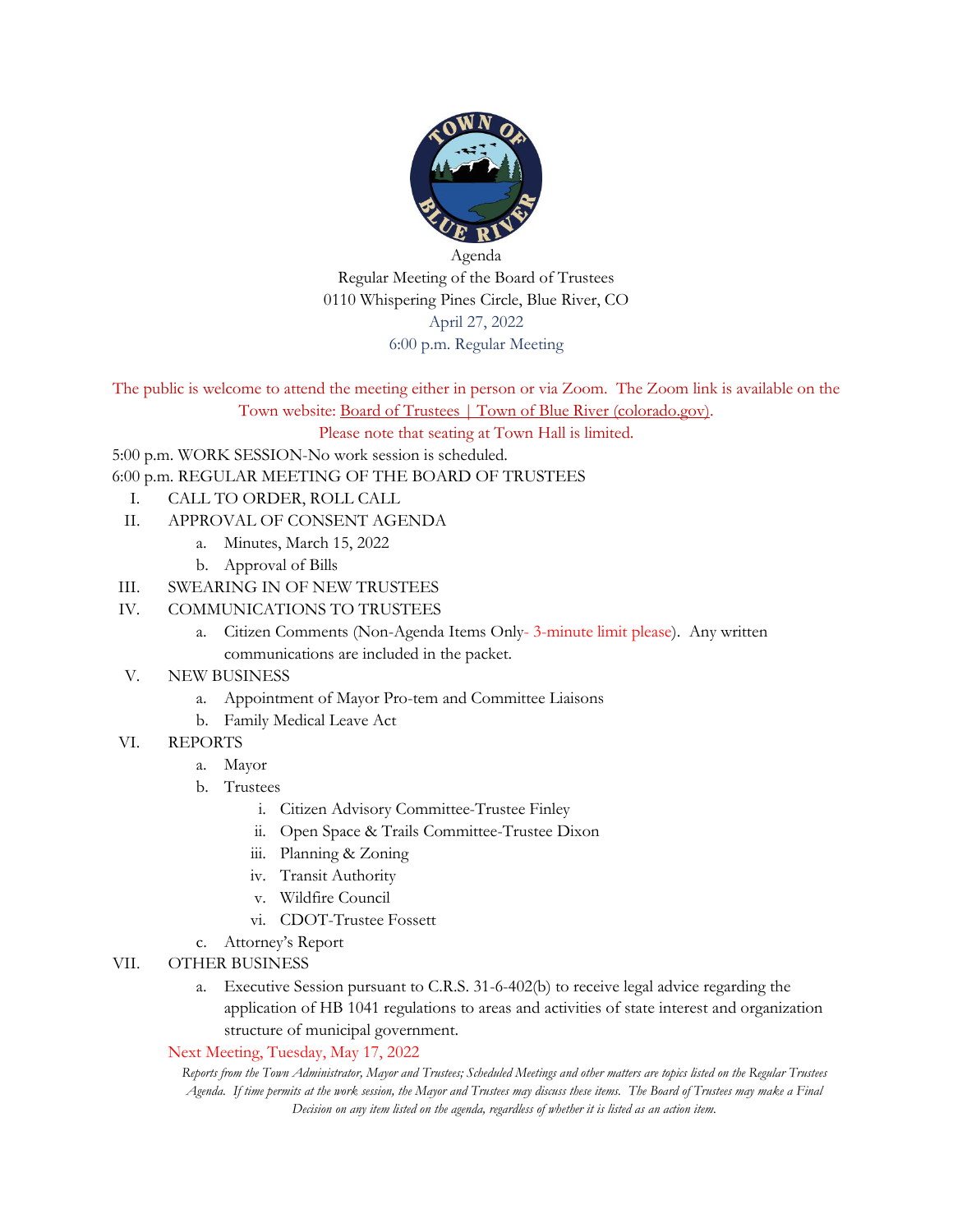

### **Minutes Regular Meeting of the Board of Trustees 0110 Whispering Pines Circle, Blue River, CO March 15, 2022 5:00 p.m.-Work Session/6:00 p.m. Regular Meeting**

#### **5:00 p.m. WORK SESSION-Short-term Rental Survey Review and Discussion**

*\*\*Please note this work session will be to review data received from a survey conducted by the Citizen Advisory Committee and having a discussion of the information presented. There will not be any decisions made on short-term rentals in Blue River at this meeting.\*\**

- Mayor Babich called the work session to order at 5:09 p.m.
- The Trustees reviewed the survey results and report from the Citizen Advisory Committee.
- The Committee has recommended no immediate action on short-term rentals and more time to review data and actions by other towns through the summer.
- The Mayor reviewed current actions by surrounding communities.
- Discussion that the survey was reflective of the discussion at the Trustees level and to be watchful of the numbers.
- Discussion if there was a moratorium it would be to prevent a panic licensing to allow the Trustees time to review the information and develop a plan.
- Discussion that more time is needed, and no action is being taken tonight. Discussion that any decision in the future should be based around what truly benefits the community. Suggestion to strategize ways to incentive people to live in Blue River versus adding fees in addition provide a break to those that are living in town full-time receive a break in the fees.
- Discussion that the review of the data should continue in the upcoming months. Suggestion to have a dedicated meeting to have a more in-depth discussion.

### **6:00 p.m. REGULAR MEETING OF THE BOARD OF TRUSTEES**

### **I. CALL TO ORDER, ROLL CALL**

- Mayor Babich called the regular meeting of the Board of Trustees to order at 6:26 p.m.
- Roll Call
	- **i.** Mayor Toby Babich
	- **ii.** Trustee Dan Cleary
	- **iii.** Trustee Joel Dixon
	- **iv.** Trustee Kelly Finley-arrived 5:41 p.m.
	- **v.** Trustee Mark Fossett-arrived at 6:08 p.m. and attended via Zoom
	- **vi.** Trustee Ted Pilling
	- **vii.** Trustee Ken Robertson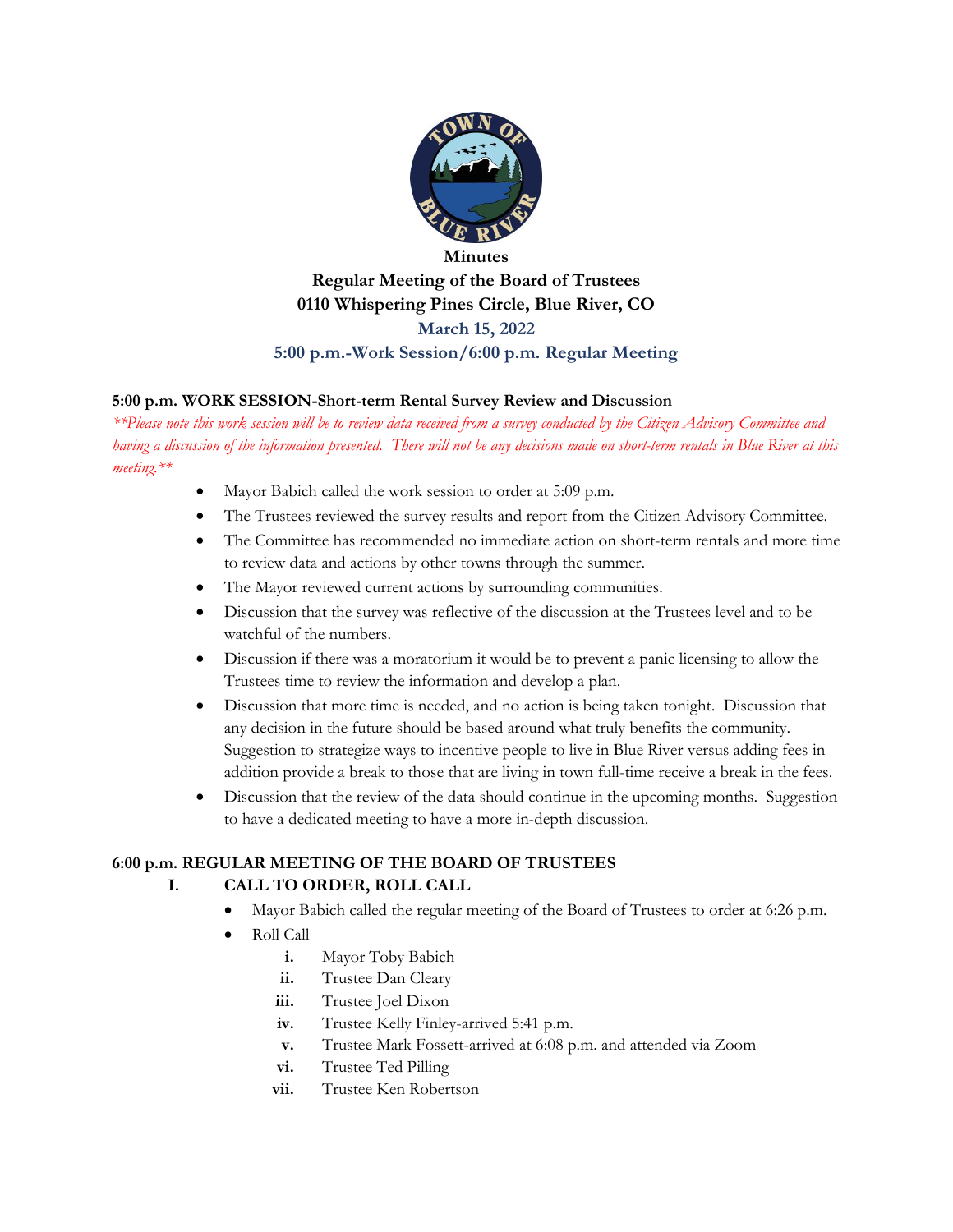- Also present: Town Manager/Clerk Michelle Eddy
	- **APPROVAL OF CONSENT AGENDA**
	- Minutes, February 21, 2022
	- Approval of Bills-\$51, 942.50
		- Trustee Dixon moved and Trustee Finley seconded to approve the consent agenda. Motion passed unanimously.

### **III. COMMUNICATIONS TO TRUSTEES**

- Citizen Comments (Non-Agenda Items Only**- 3-minute limit please**). Any written communications are included in the packet.
	- No comments received.

#### **II. NEW BUSINESS**

- Resolution 2022-02 A Resolution of Thanks For the Services of Dan Cleary As Trustee of The Town of Blue River.
- Resolution 2022-03 A Resolution of Thanks For the Services of Ken Robertson As Trustee of The Town of Blue River.
	- **i.** Mayor Babich thanked Trustees Cleary and Robertson for their eight years of service and reflected on their time on the Board of Trustees.
- Trustee Pilling moved and Trustee Robertson seconded to approve Resolutions 2022-02 Resolution of Thanks for the Services of Dan Cleary as a Trustee of the Town of Blue River. Motion passed unanimously.
- Trustee Finley moved and Trustee Cleary seconded to approve Resolutions 2022-03 Resolution of Thanks for the Services of Ken Robertson as a Trustee of the Town of Blue River. Motion passed unanimously.
	- **i.** Plaques were presented by Mayor Babich in appreciation of their service to the Town of Blue River.
- Trails Plan Next Steps
	- **i.** Mayor Babich reported he attended the most recent Open Space and Trails Committee meeting. He thanked the Committee for the work they have completed.
		- **1.** He noted challenges that should be addressed during the meeting that information wasn't provided in a packet nor shared for those attending online. He noted the importance that the information be made available for all in attendance.
		- **2.** The Mayor noted the requests of executive sessions and that this should be limited as it gives the appearance of not being transparent.
		- **3.** He suggested the Committee present the map to the Trustees as a concept for feedback. This could be done in a work session. The Mayor emphasized this should be a concept for the public to see. The provide the Committee feedback to meet with the public.
	- **ii.** Trustee Dixon reported the most recent was productive as noting the internet issue at town hall prevented being able to share everything. Trustee Dixon introduced Chair Wiley Asher.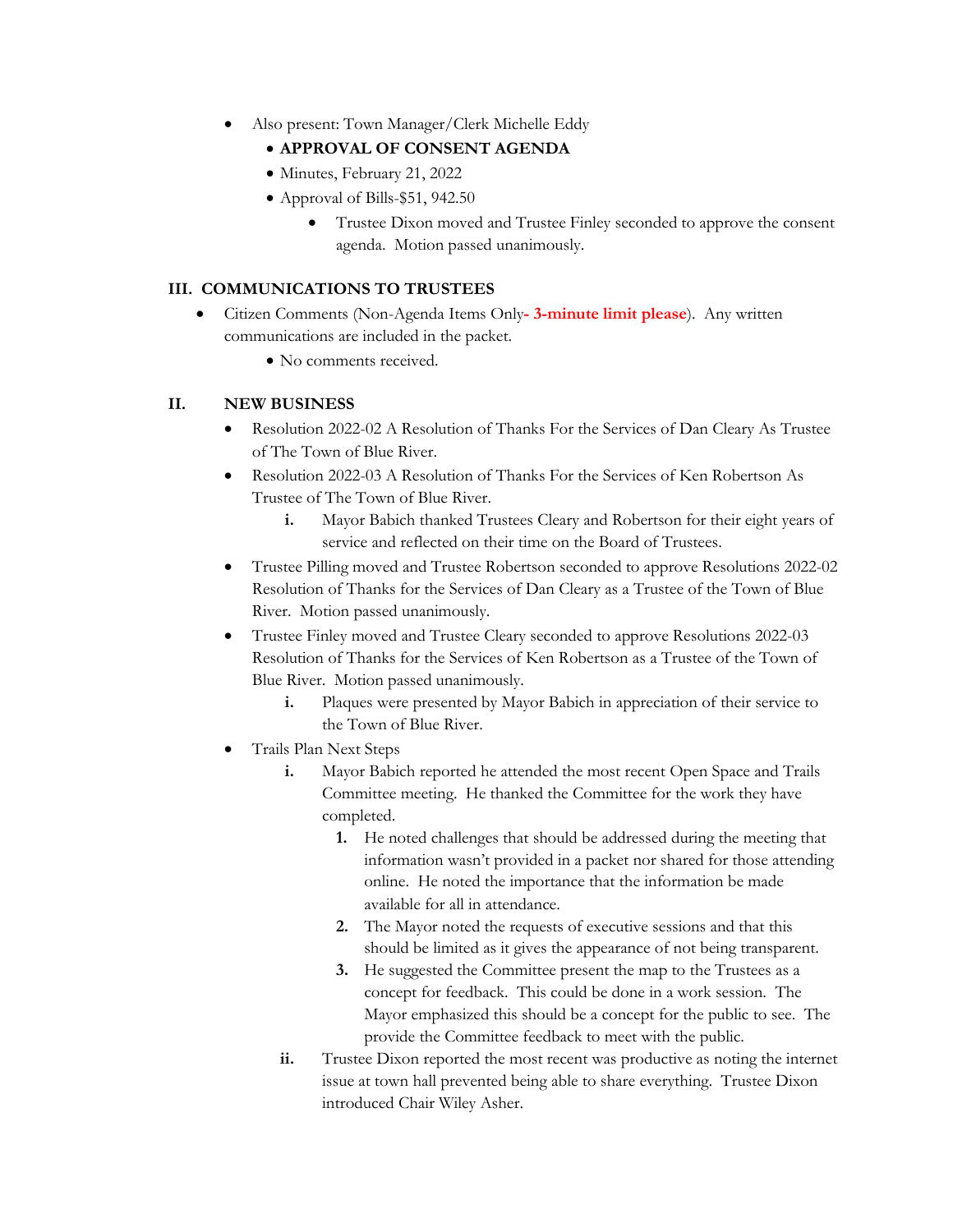- **iii.** Chair Asher thanked the Mayor for the input and invited the Trustees to the next Open Space and Trails Committee meeting. He thanked Ben Kadlec and Paul Semmer for their work.
- **iv.** Discussion there should be a joint meeting. The Mayor requested to have a Doodle Poll conducted to see if the next Open Space and Trails Meeting works for the Trustees or if a different work session would be preferred.
- **v.** It is noted that the April 19<sup>th</sup> week is spring break and will need to be rescheduled.
- **vi.** Discussion to have mapping on the website but noted that it is conceptual and not final.

### **V. REPORTS**

- Mayor
	- No report
- Trustees
	- Citizen Advisory Committee-Trustee Finley
		- Trustee Finley reported the committee is struggling on attendance but will continue. Tim West has moved and Noah Hopkins has taken on the Chair roll. They did review the survey and provided recommendations. They also approved three scholarships. They will be announced after April 4<sup>th</sup>.
	- Open Space & Trails Committee-Trustee Dixon
		- Trustee Dixon nothing more to report.
	- Planning & Zoning-Trustee Robertson
		- Trustee Robertson reported there was no meeting in March.
	- Transit Authority-Trustee Pilling
		- Trustee Pilling reported the Summit Stage continues to struggle with employees affecting service. Routes and frequency were discussed. The Blue River, Park County and Leadville routes remain strong due to workforce commutes.
	- Wildfire Council-Trustee Dixon
		- Trustee Dixon reported there has not been a meeting.
	- CDOT-Trustee Fossett
		- Trustee Fossett reported there was a meeting last month. He noted that there has been much change in design. The plan is for a presentation to be conducted in May at the Trustees. He noted that he has reminded CDOT the Town will be applying 1041 regulations. He noted they have drafted a potential area going north bound for a chain down but there are concerns. The Town continues to push safety, location and the need for messaging to keep trucks on I-70.
		- Discussion of the additional CDOT projects scheduled for 2023.
	- Upper Blue Planning Commission-Trustee Cleary
		- Trustee Cleary reported there was nothing new to report.
- Attorney's Report-Attorney Widner was excused from the meeting.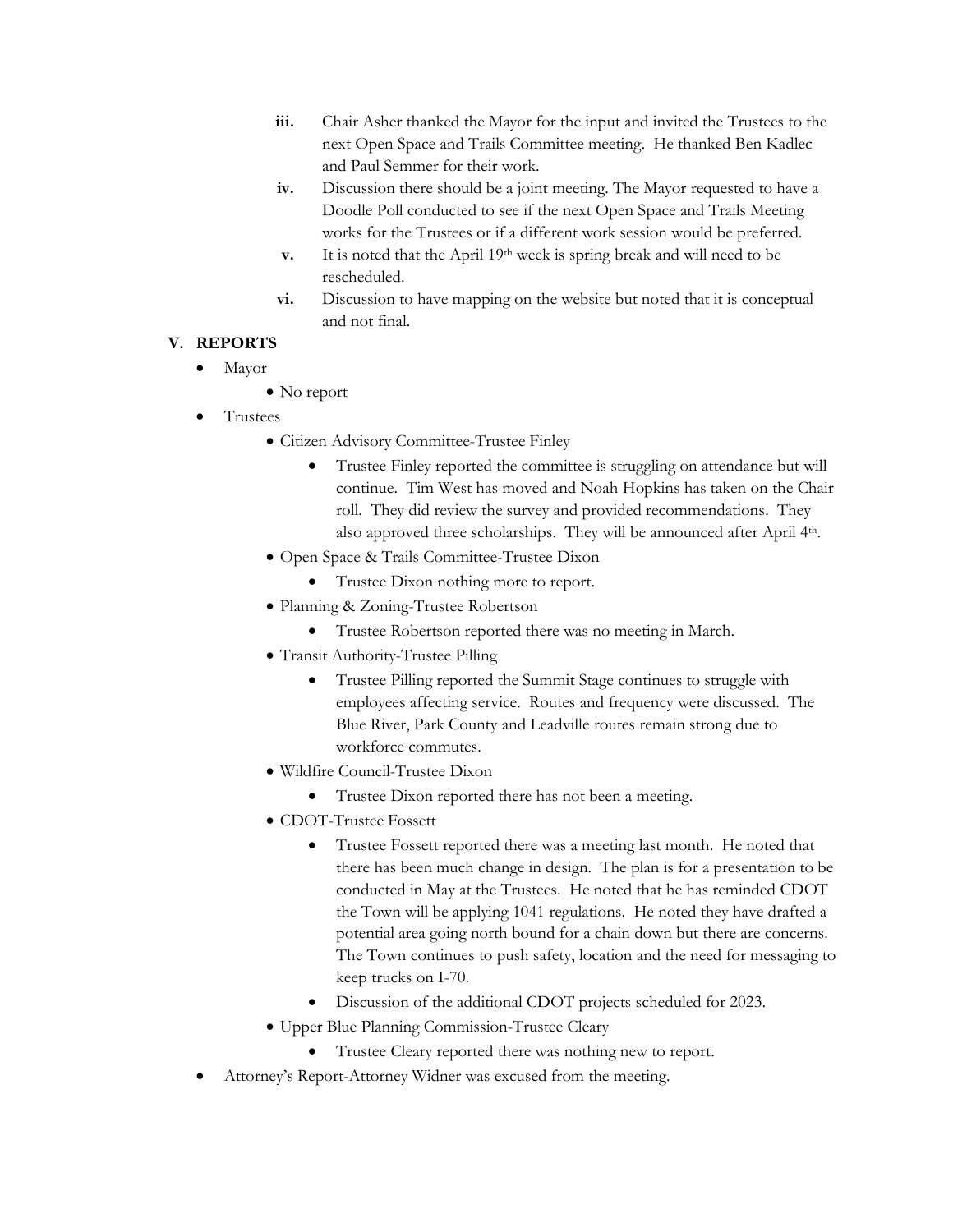#### **VI. OTHER BUSINESS**

Mayor Babich reminded everyone of the candidates forum next Tuesday, March 22nd, 6:00 p.m.

There being no further business before the Board of Trustees, Trustee Finley moved and Trustee Cleary seconded to adjourn the meeting at 7:55 p.m.

**Next Meeting, Tuesday, April 19, 2022-To be rescheduled and determined due to spring break.**

Respectfully Submitted:

Michelle L Eddy Michelle Eddy Town Clerk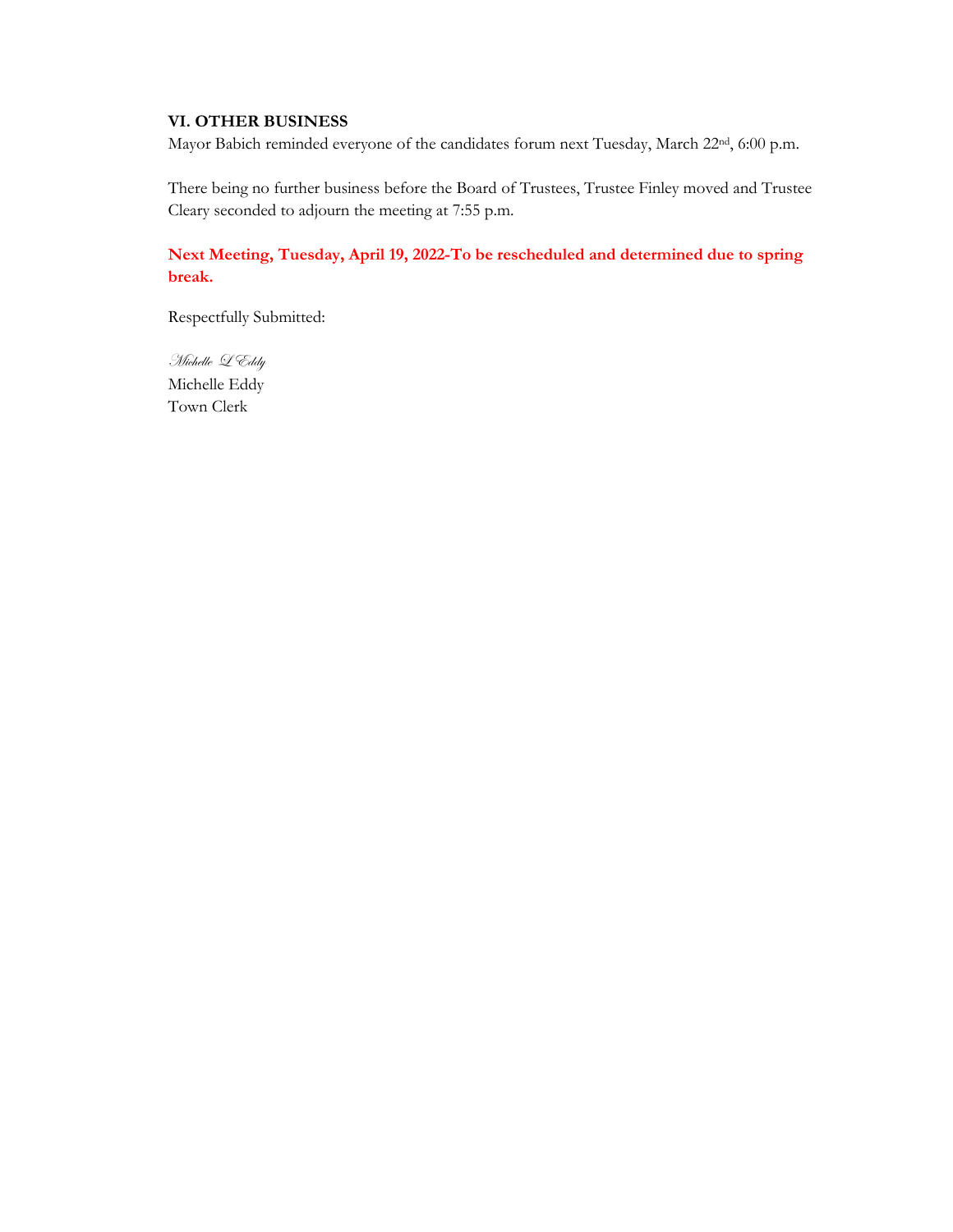### **TOWN OF BLUE RIVER, COLORADO**

### **MEMORANDUM**

| Mayor Babich & Members of the Board of Trustees                       |
|-----------------------------------------------------------------------|
| Michelle Eddy, Town Manager                                           |
| Bob Widner, Town Attorney                                             |
| Jennifer Madsen, Town Attorney's Office                               |
| April 19, 2022                                                        |
| Discussion of Paid Family and Medical Leave Insurance (FAMLI) program |
|                                                                       |

In November 2020, Colorado voters approved Proposition 118 which would require Colorado employers and employees to participate in the state-run Paid Family and Medical Leave Insurance (FAMLI) program.

The purpose of this memorandum is to provide a general overview of FAMLI which will help inform your decision as to whether to participate in this state paid leave program.

FAMLI requires that employers provide twelve weeks of job-protected leave to employees for the following reasons:

- To care for a new child, including adopted and fostered children;
- To care for themselves, if they have a serious health condition;
- To care for a family member with a serious health condition;
- To make arrangements for a family member's military deployment;
- To address the immediate safety needs and impact of domestic violence and/or sexual assault.

During the leave of absence, employees receive partial replacement pay. These partial pay benefits are based on the employee's average weekly wage compared to the state average weekly wage. The benefits are capped at \$1,100 per week. It is important to mention that the state law provides that employers cannot require their employees to use other employer-provided leave (such as PTO, vacation, or sick time) before or concurrently to top off the FAMLI benefit.

Participating employers and employees fund the FAMLI program through payroll premium deductions. Participating employers must start remitting premiums for FAMLI on January 1, 2023. Beginning in January 2023, the premium payment for FAMLI is 0.9% of the employee's pay. The employer pays 0.45% and the employee pays 0.45%. The premium payment percentage may increase in future years. Small employers (9 or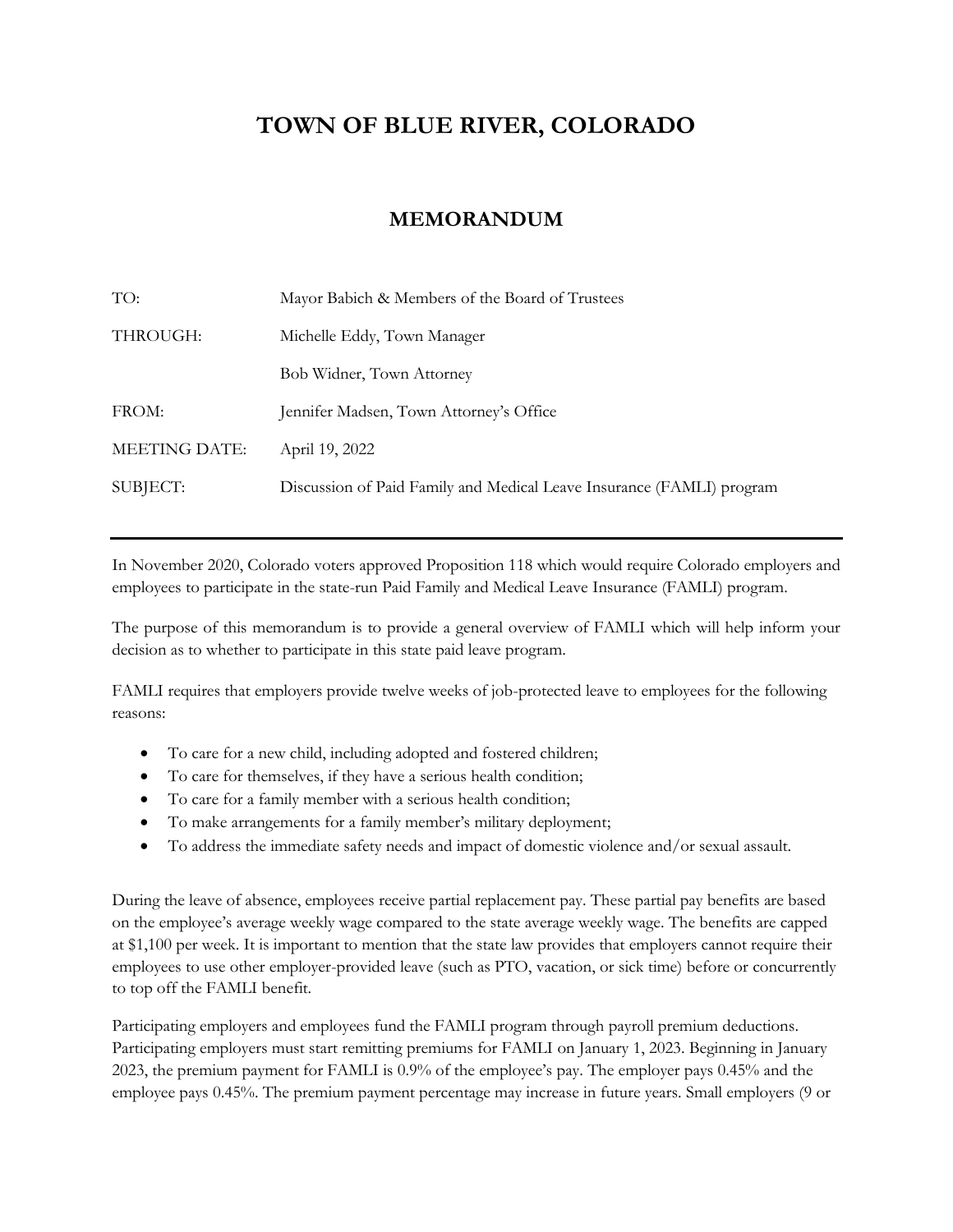fewer employees) do not need to contribute the employer portion of the premium and employees pay the 0.45% with the same benefit.

The state law allows local governments the opportunity to opt out of the FAMLI leave. Through a vote at a public meeting, the Board of Trustees can decide to opt out of providing the FAMLI benefit to the Town employees. For local governments that do opt out, the individual employees may opt in to participating and pay the portion of the premium to receive the pay benefits. If the Board of Trustees does not opt out, the Town is included in FAMLI and must participate for at least three years before opting out.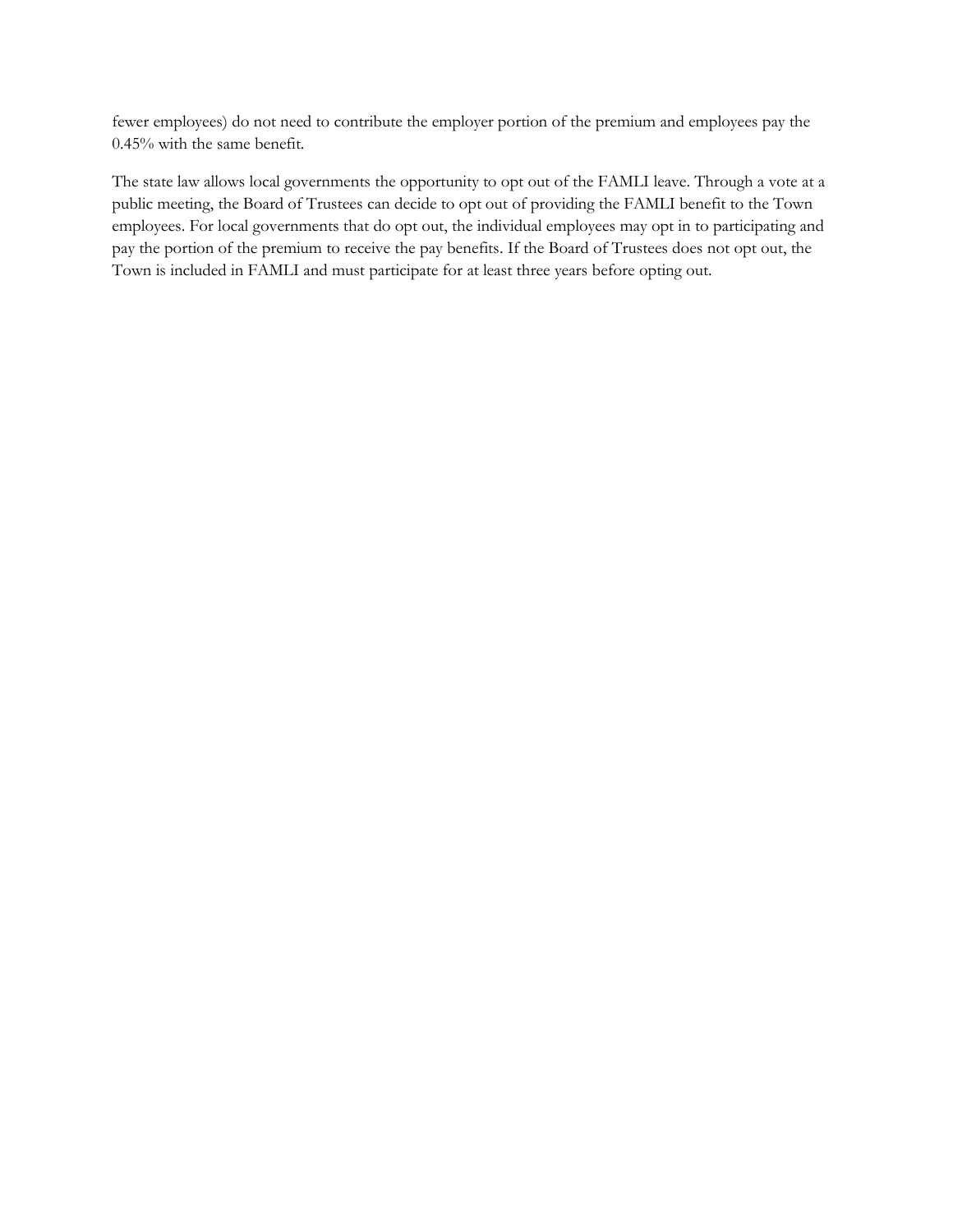

## **Blue River Staff Report**

April 2022

Blue River, CO 80424 https://townofblueriver.colorado.gov

Town of Blue River 970-547-0545

0110 Whispering Pines Circle michelle@townofblueriver.org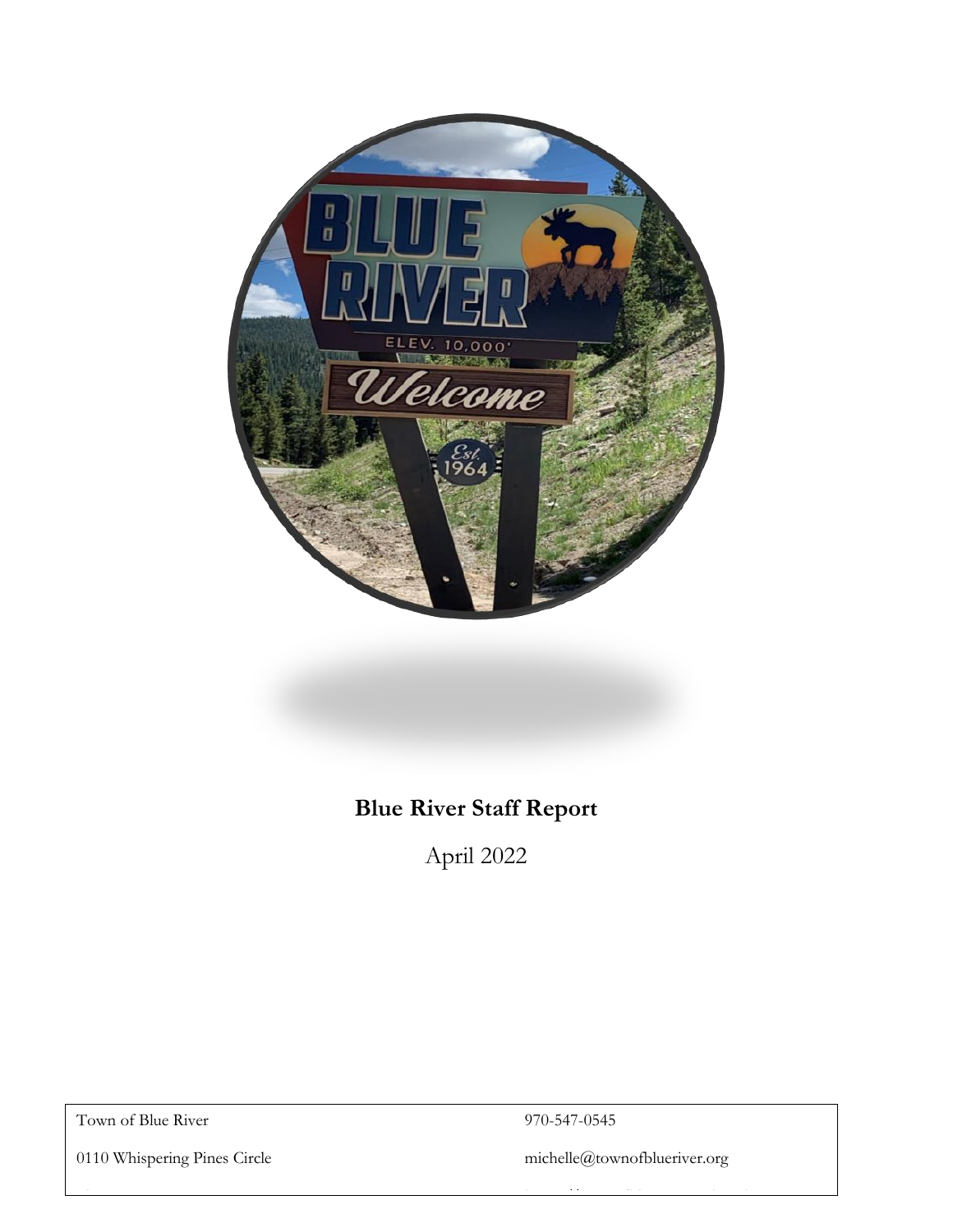

#### **Communications & Happenings**

- **Cleanup Day**
	- o This year's cleanup day will be Saturday, May 21st. There will be two dumpsters located at Town Hall and available for all Blue River residents. Cleanup is encouraged along Hwy 9; Town Park and throughout the neighborhoods. Trash bags will be available at Town Hall.
- **Weed & Seed 2022**
	- o Weed & Seed will kick off June 21st. Residents are asked to pull and mitigate their noxious weeds and bring them bagged to Town Hall. In return, residents may receive a packet of wildflower seeds. The program will run until August 1<sup>st</sup>.
- **Audit**
	- o The Town audit has started. We are working with McMahan & Associates once again. There will be a presentation in June when the audit is complete.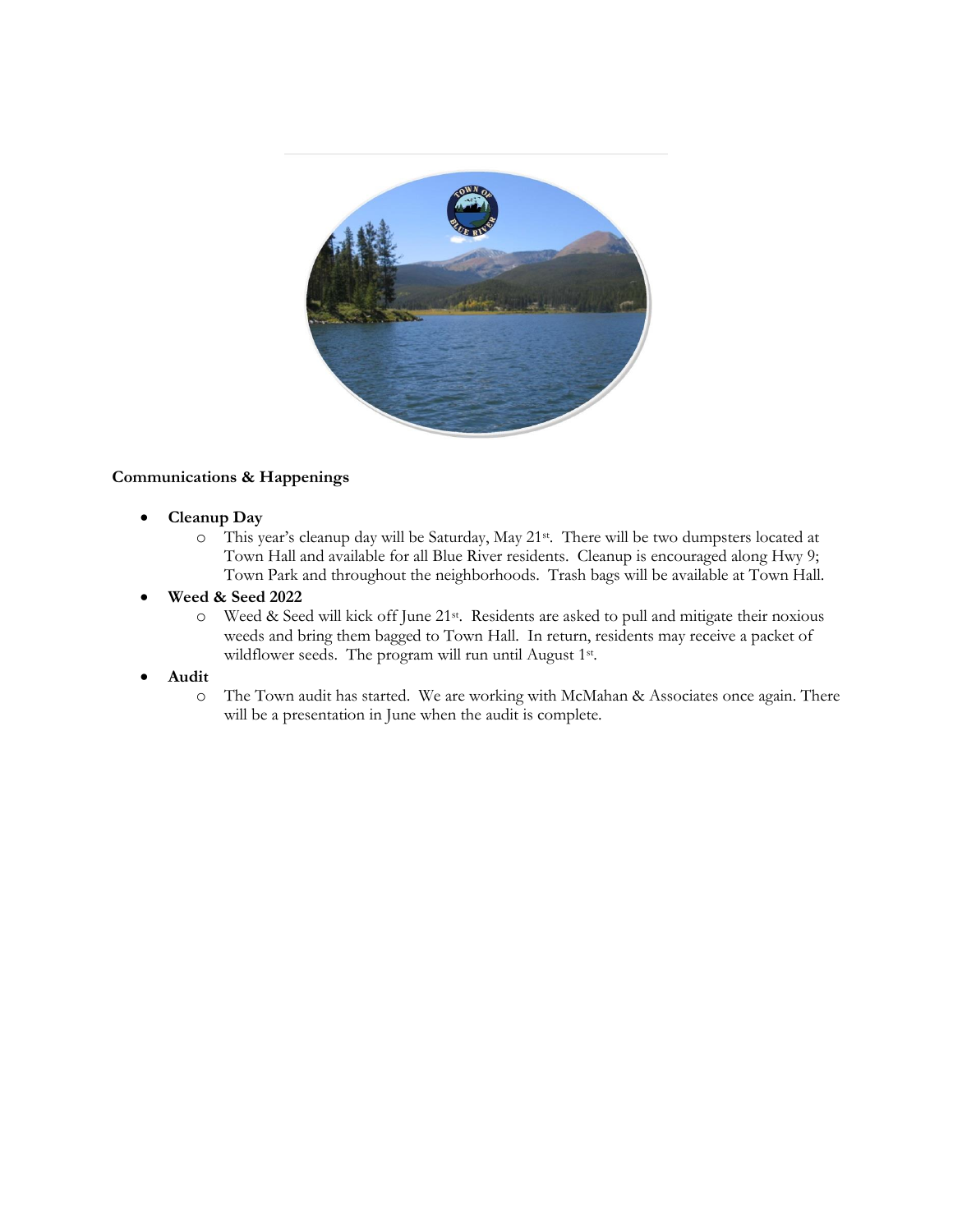### **Town Statistics**

Facebook Page Likes Town-1,293 Police Department-901 Instagram-1066 followers Twitter-66 followers

Residents on Email List-960 Blue River News-1,120

**Business Licenses-244**

**Lodging Registrations-185**

## **Building Statistics**

**March 2022**

**Permits Issued: 12**

**YTD: 29**

**Inspections: 19**

**New Construction 2022: 0**

**Certificates of Occupancy: 0**

# **Municipal Court**

**March/April 2022**

Total tickets written for March Court: 6 Total on the April Docket: 7 Total April Failure to appear(s): 0 Total April OJW(s): 0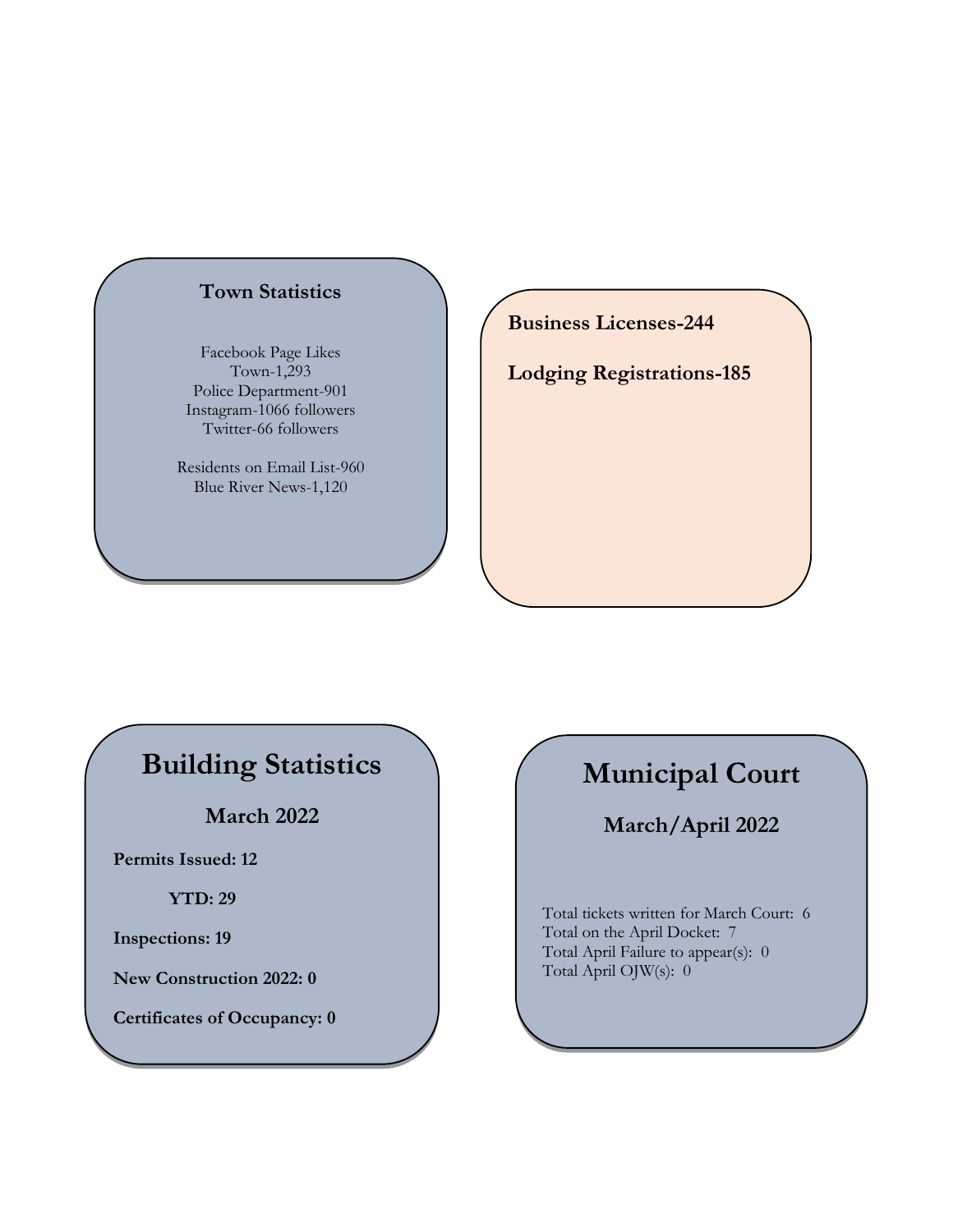

### **For the month of March 2022:**

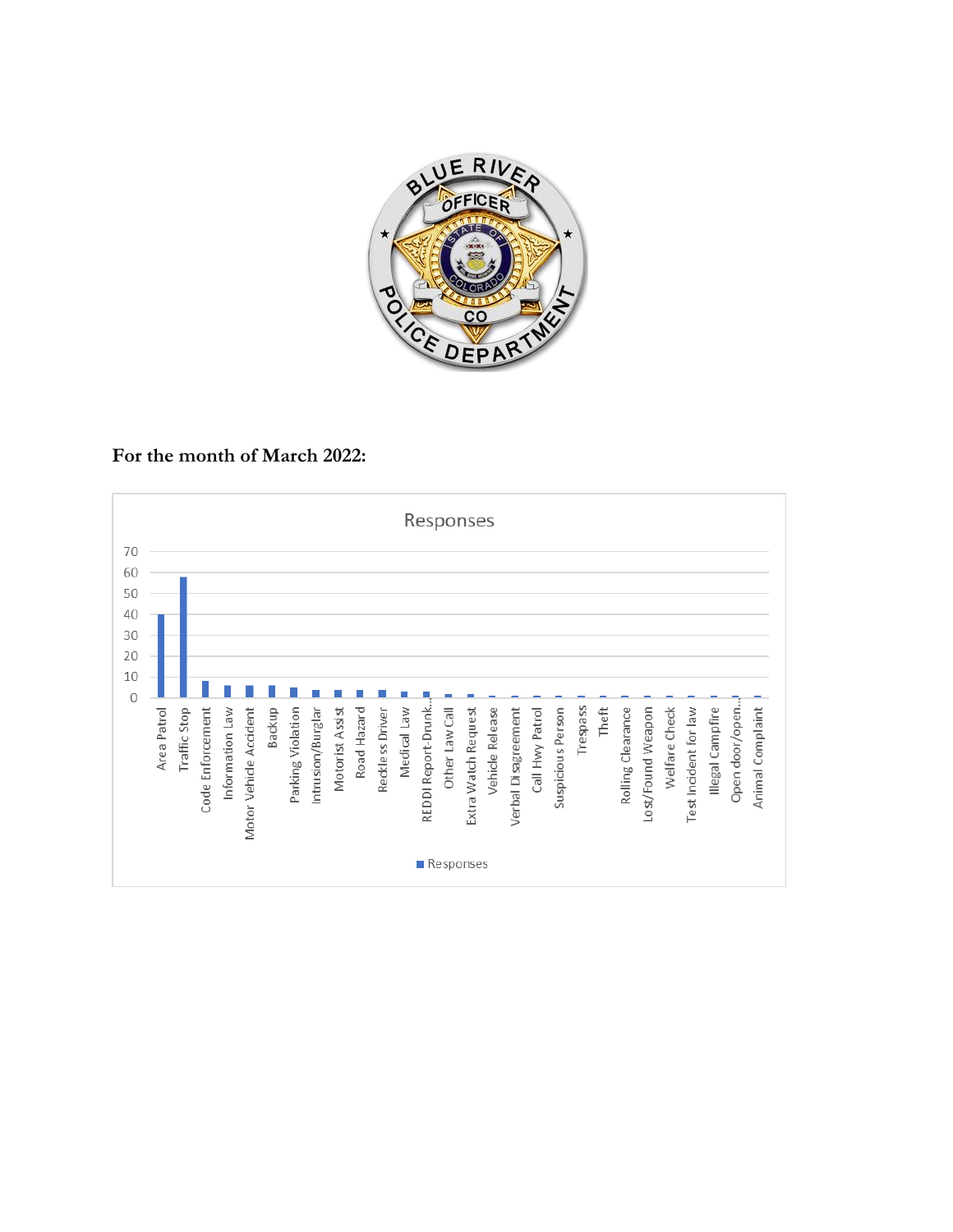

#### **March 2022 Report**

For the month of March, the Blue River Police Department recorded 168 incidents.

#### **Training**

All officers completed their daily training bulletins as well as Ant Bias training for law enforcement, Suicide Prevention for Law Enforcement, and Law Enforcement Stress Indicator training. I completed FBI LEDDA Trilogy (from 2018-2022) which consist of Supervisor Leadership Institute, Command Leadership Institute, and Executive Leadership Institute.

#### **Critical Statistics Incident numbers**

- 1. Presentation of Weapons 0
- 2. Uses of Force  $-0$
- 3. Vehicle Pursuits 0

#### **Public Safety**

Officer Wicklund has resigned his position with the Blue River Police Department. Officer Wicklund received a new job offer with the Frisco Police Department. I would like to take a moment to thank him for his service and wish him a good luck in his future endeavors.

As of right now, we are operating with three officers (including myself) still offering 24/7 coverage. We have implemented new program for demographics collection. The program is called "Citizen Contact" by smart force. This program is free and is authorized (as of right now) for data collections by the State. I have contacted applicants from our on-file applications, and all the applicants have taken jobs with other agencies within County. As of right now, I have no leads or applicants for vacant position. I have talked to officers from surrounding counties about opening, however most of them were deterred with our salaries or benefit package.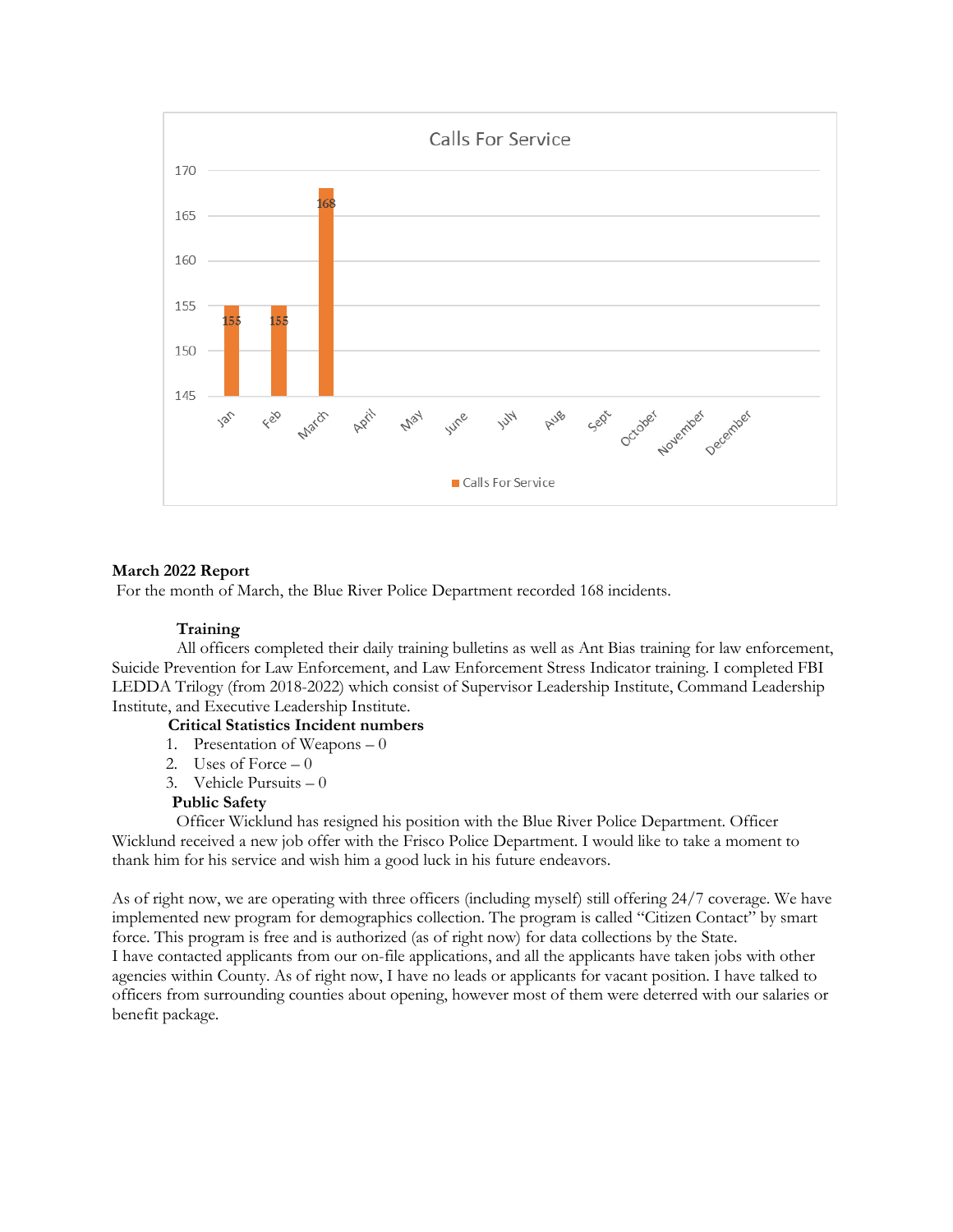

### **Financial Summary Report**

Prepared by: Michelle Eddy, Town Manager March 31, 2022

### **Revenues:**

Revenues have picked up due to strong sales and lodging tax collections. Building and Court are currently tracking behind budget. Overall revenues are up 17.38% to budget.

### **Expenses**

Overall expenses are 6.47% below budget for the year with most departments tracking close to budget.

### **Reserve Accounts\*As of 3/31/2022**

| Unrestricted                     |                |  |
|----------------------------------|----------------|--|
| Reserve accounts Alpine Bank:    | \$1,340,139.91 |  |
| Reserve account First Bank:      | \$100,001.00   |  |
| CD's Citiwide Bank:              | \$211,251.72   |  |
| Colorado Trust:                  | \$535,481.49   |  |
| <b>CSAFE:</b>                    | \$100.00       |  |
| Petty Cash                       | \$1,148.16     |  |
| <b>Illiquid Trust Funds:</b>     | \$1,187.42     |  |
| <b>Total Unrestricted</b>        | \$2,189,309.70 |  |
| Restricted                       |                |  |
| American Rescue Plan Funds:      | \$115,753.69   |  |
| <b>Conservation Trust:</b>       | \$116,976.76   |  |
| <b>Total Reserves Restricted</b> | \$232,730.45   |  |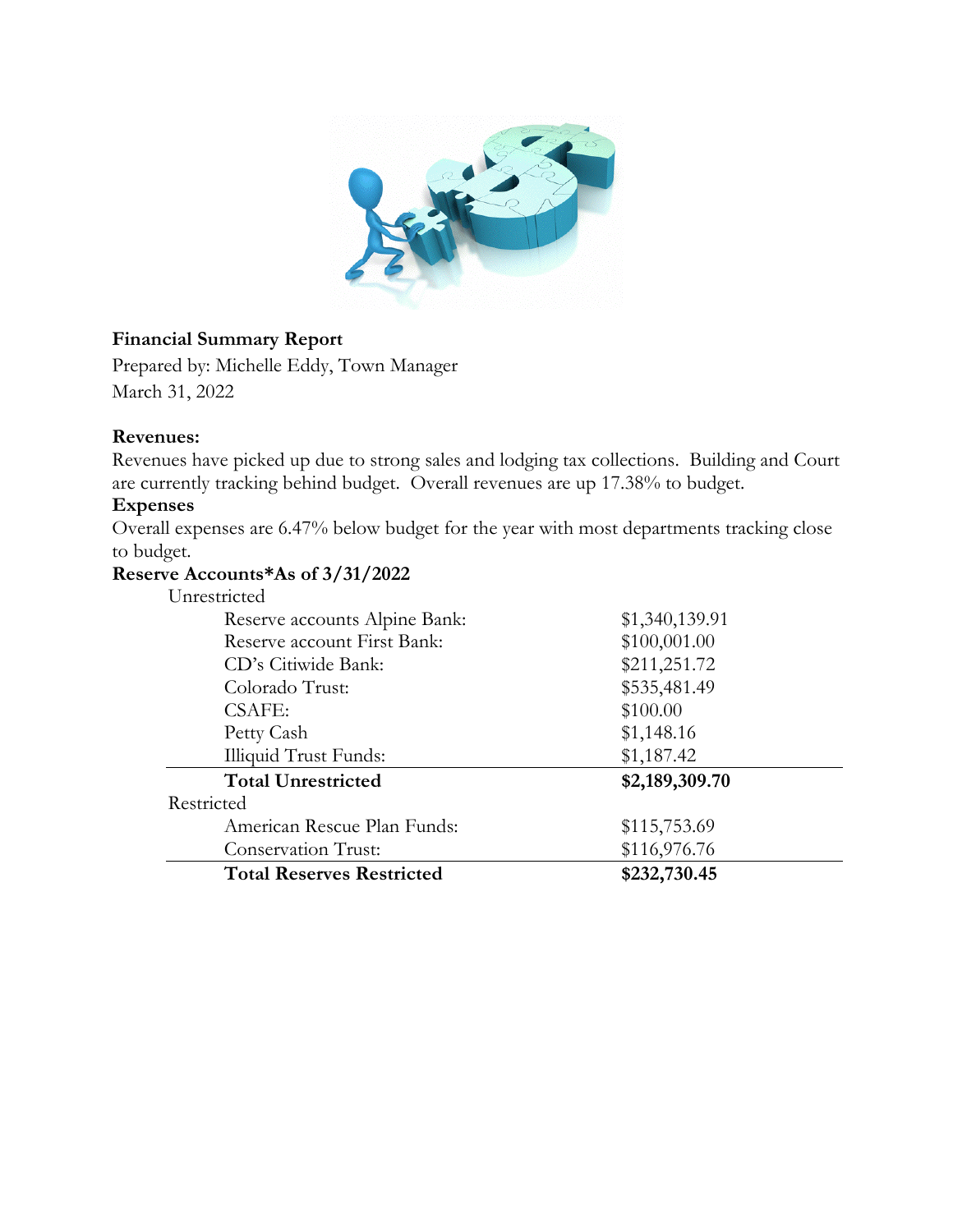

# Town of Blue River

### **Staff Report**

### **Short-term Rental Update**

### **April 14, 2022**

### **Submitted By: Michelle Eddy, Town Manager**

### **Statistics**

| Issued by Year |  |
|----------------|--|
|----------------|--|

| 2016     | 72 *Previous number included previous years prior to Town taking over program |
|----------|-------------------------------------------------------------------------------|
| 2017     | 20                                                                            |
| 2018     | 28                                                                            |
| 2019     | 24                                                                            |
| 2020     | 31                                                                            |
| 2021     | 49                                                                            |
| 2022 YTD | 27                                                                            |
|          |                                                                               |

**Total Active Licenses as of 4/14/22: 185**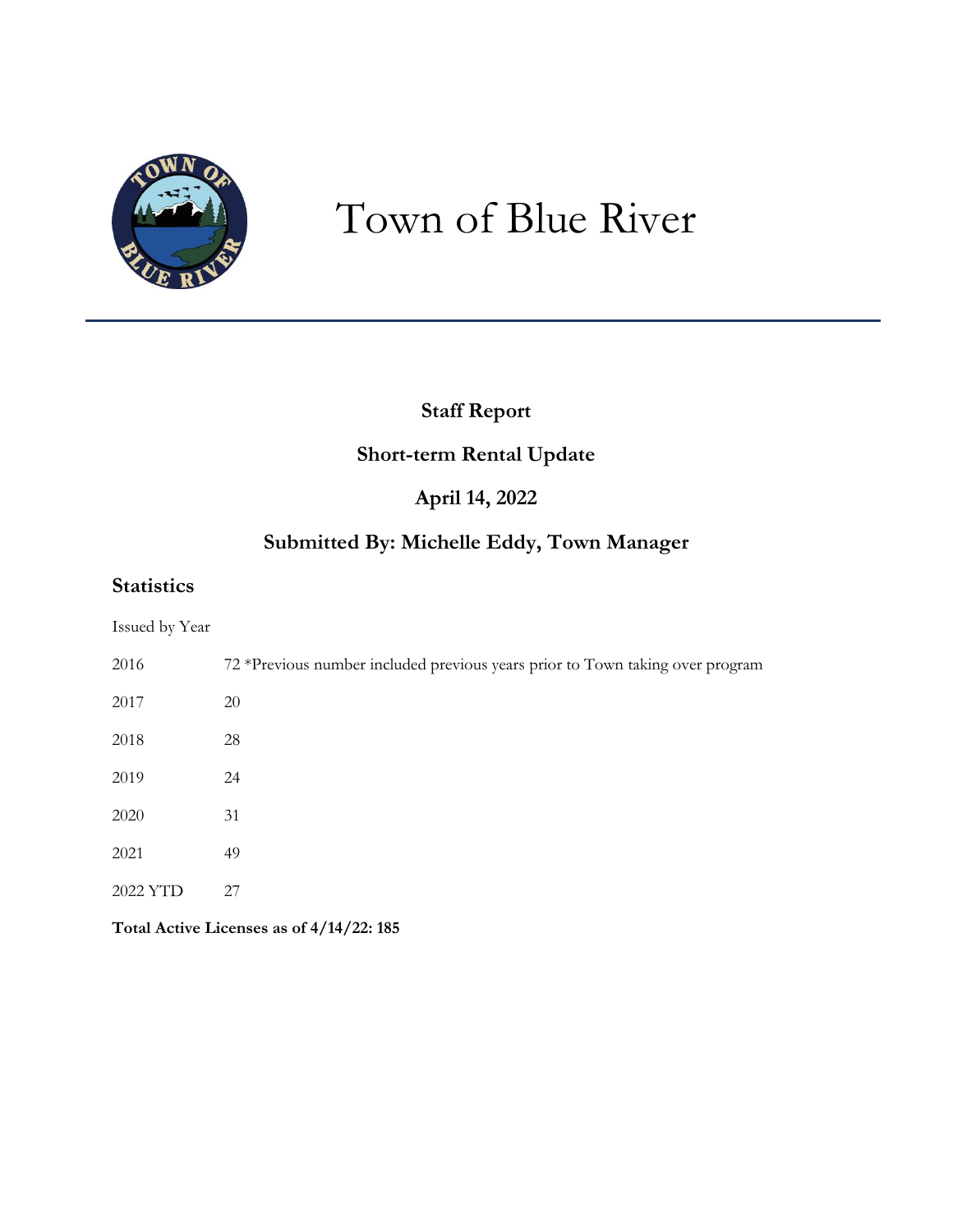

**New (never rented before) Licenses by year:**

- $\bullet$  2017-20
- 2018-25
- $\bullet$  2019-20
- 2020-25
- $2021-43$
- $2022-15$

**License turnover (STR one owner to the next):**

- $\bullet$  2017-0
- 2018-3
- 2019-4
- 2020-6
- 2021-6
- $2022-12$

#### **License Cancellations:**

 $\bullet$  2022-3

| Total Housing Units Per 2020 Census:                    | 761 |        |
|---------------------------------------------------------|-----|--------|
| Total Housing Units Occupied Full Time Per 2020 Census: |     | 350    |
| Percent Full Time Per Census:                           |     | 46%    |
| Percent Full Time Based on Address:                     |     | $32\%$ |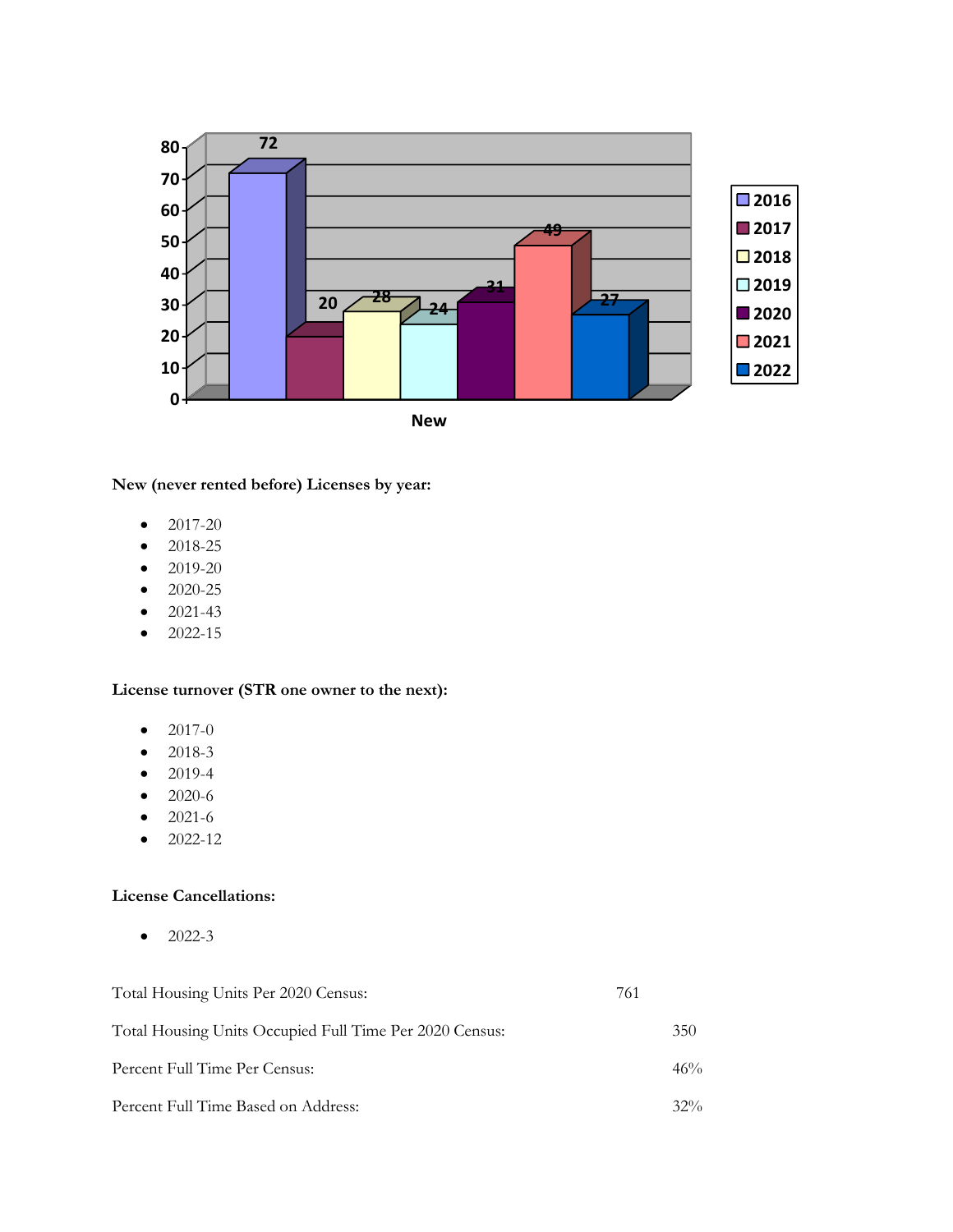| Population per 2020 Census:       | 877     |
|-----------------------------------|---------|
| Build Out:                        | $90\%$  |
| Percentage of STR's in Blue River | $23\%*$ |

*\*This is based on built lots and does not include vacant lots or lots owned by a municipality, HOA or special district\**

### **Current Regulations**

Occupancy: 2 people per bedroom plus 2

Registration

New: \$200

Renewal: \$150

Taxes

Total: 12.275% (8.875% State of Colorado; 3.4% Town of Blue River Lodging Tax)

### **Annual Revenue**

| Year | <b>Sales Tax</b> | <b>Lodging Tax</b> |
|------|------------------|--------------------|
| 2016 | \$264,757.05     | \$123,742.00       |
| 2017 | \$237,468.92     | \$126,585.55       |
| 2018 | \$286,968.54     | \$155,511.07       |
| 2019 | \$425,616.72     | \$166,883.33       |
| 2020 | \$842,141.13     | \$176,339.81       |
| 2021 | \$844,558.23     | \$228,743.34       |
| 2022 | \$206,740.47     | \$127,967.46       |

### **Percentage of STRs by Subdivision**

| Subdivision | <b>Buildable Lots</b> | # STR | $\%STR$ | % Build<br>Out | $%$ Full-<br>Time Res. |
|-------------|-----------------------|-------|---------|----------------|------------------------|
| 96 Sub      | 41                    |       | 19%     | 90%            | 30%                    |
| 97 Sub      | 49                    | ŏ     | 20%     | 82%            | 43%                    |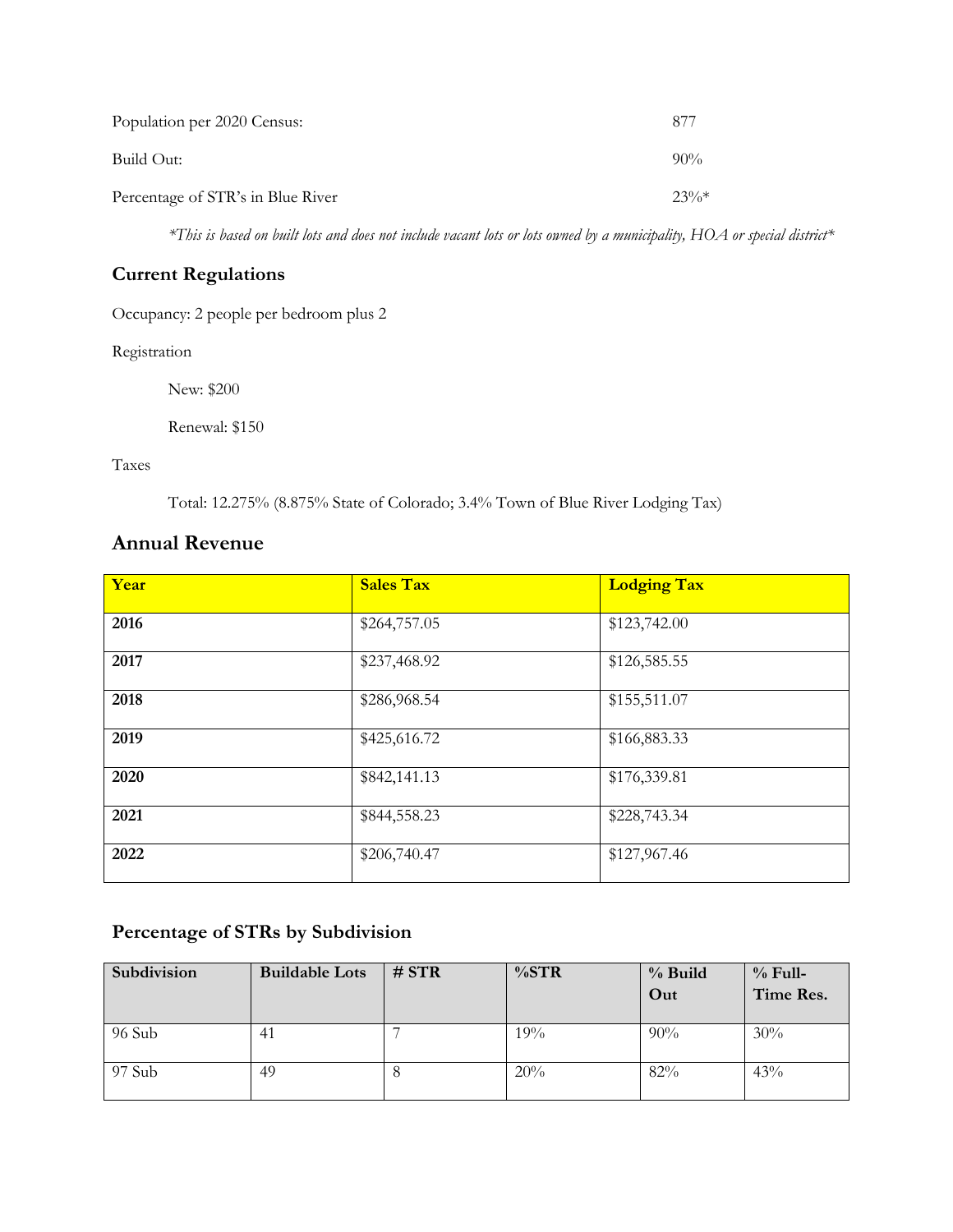| Aspen View                | 20              | 5              | $31\%$ | $80\%$            | 19%   |
|---------------------------|-----------------|----------------|--------|-------------------|-------|
| <b>Blue Rock Springs</b>  | 54              | 12             | 24%    | 93%               | 44%   |
| <b>Bryce Estates</b>      | $\overline{7}$  | $\theta$       | $0\%$  | 57%               | 25%   |
| Clyde Lode                | $\overline{2}$  | $\overline{0}$ | $0\%$  | 50%               | $0\%$ |
| Coronet                   | 40              | 9              | 30%    | 75%               | 33%   |
| Crown                     | 72              | 20             | 30%    | 92%               | 35%   |
| <b>DOT</b> Condo          | 37              | 5              | 14%    | 100%              | 27%   |
| <b>DOT</b> Placer         | $\overline{4}$  | $\overline{0}$ | $0\%$  | 50%               | 100%  |
| Golden Crown              | 8               | $\overline{2}$ | 20%    | 63%               | 20%   |
| Lakeshore                 | 43              | 9              | 23%    | 93%               | 30%   |
| Leap Year                 | 23              | $\overline{5}$ | 24%    | $91\%$            | 52%   |
| Louise Placer             | $\overline{11}$ | $\overline{2}$ | 25%    | 73%               | 13%   |
| McCullough Gulch          | $\overline{7}$  | $\mathbf{1}$   | 33%    | 43%               | 33%   |
| Misc Sec TR7-77<br>Land   | 23              | $\overline{0}$ | $0\%$  | $22\%$            | 40%   |
| Mountain View             | 46              | 12             | 27%    | 96%               | 36%   |
| New Eldorado Sub          | 11              | $\mathfrak{Z}$ | $38\%$ | 73%               | 63%   |
| New Eldorado<br>Townnhome | $\overline{9}$  | $\mathbf{1}$   | $11\%$ | 100%              | 67%   |
| Pennsylvania<br>Canyon    | $\overline{c}$  | $\overline{0}$ | $0\%$  | 100               | $0\%$ |
| Pennsylvania<br>Canyon    | 1 open space    | $\overline{0}$ | $0\%$  | $0\%$             | $0\%$ |
| Pomeroy                   | $\mathbf{1}$    | $\overline{0}$ | $0\%$  | $0\%$             | $0\%$ |
| Rivershore                | $\overline{8}$  | $\overline{0}$ | $0\%$  | 50%               | 25%   |
| Royal                     | 71              | 13             | 19%    | 94%               | 39%   |
| Sherwood Forest           | 87              | 15             | 19%    | $\overline{90\%}$ | 24%   |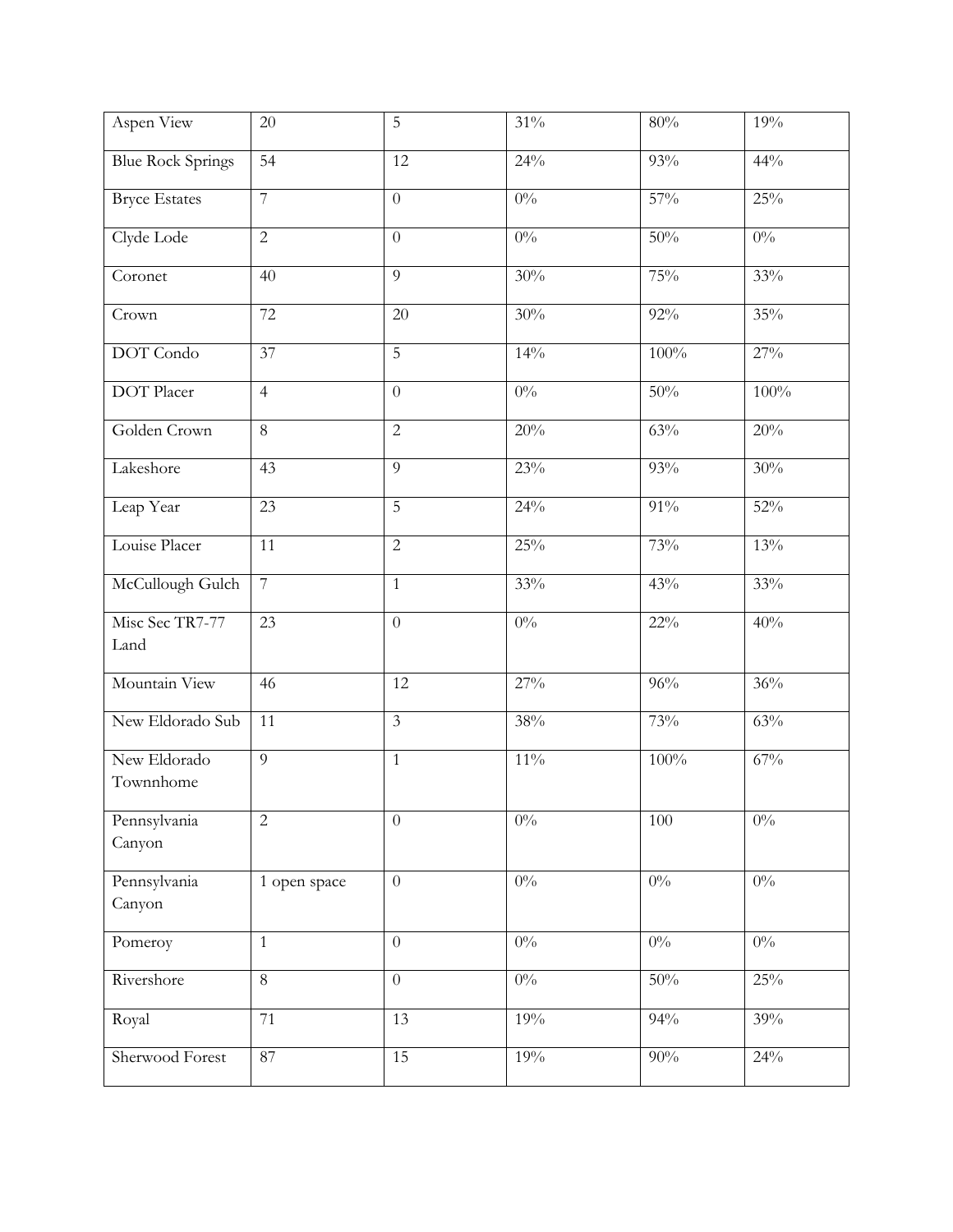| Silverheels             | 6  |          | 25%   | 67% | 25%    |
|-------------------------|----|----------|-------|-----|--------|
| Spillway                | 21 | 3        | 16%   | 90% | 26%    |
| Spruce Valley<br>Ranch  | 65 | $\Omega$ | $0\%$ | 68% | $11\%$ |
| Sunnyslope              | 35 | 12       | 40%   | 86% | 47%    |
| Timber Creek<br>Estates | 79 | 26       | 38%   | 87% | 10%    |
| Wilderness              | 57 | 14       | 25%   | 96% | 38%    |

### **General Statistics**

- "Local" Breckenridge, Dillon, Frisco or Silverthorne addresses with STR License: 25 or 14%
- New Construction homes obtaining a STR License upon completion of home: 8 out of 43 new construction 2016-2021. (19%).
- 24 out of 57 home sales in 2021 obtained a STR License 42%.
- 27/183 are listed in a name of a Trust/LLC/Ltd. Partnership 15%
- Short-term Rental Licenses are issued to the entire home as ADU's are not allowed.

### **Code Violations 2015-Present (4/14/2022)**

| <b>Total Violations:</b>                                   |        | 264         |
|------------------------------------------------------------|--------|-------------|
| Violations for STR's while licensed as an STR:             |        | $110(42\%)$ |
| $*2$ out of 5 code violations 2/1/22-3/9/22 were for STRs* |        |             |
| Percentage of Repeat Offenders:                            | $>1\%$ |             |

#### **Violations By Type Associated with STR in order of violation:**

- Trash-majority
- Parking
- Occupancy Violation
- Noise
- Occupancy during Public Health Order

| <b>2021 Code Violations:</b> |  |
|------------------------------|--|
|                              |  |

|  | 2022 Code Violation through 4/14/22 |  |
|--|-------------------------------------|--|
|  |                                     |  |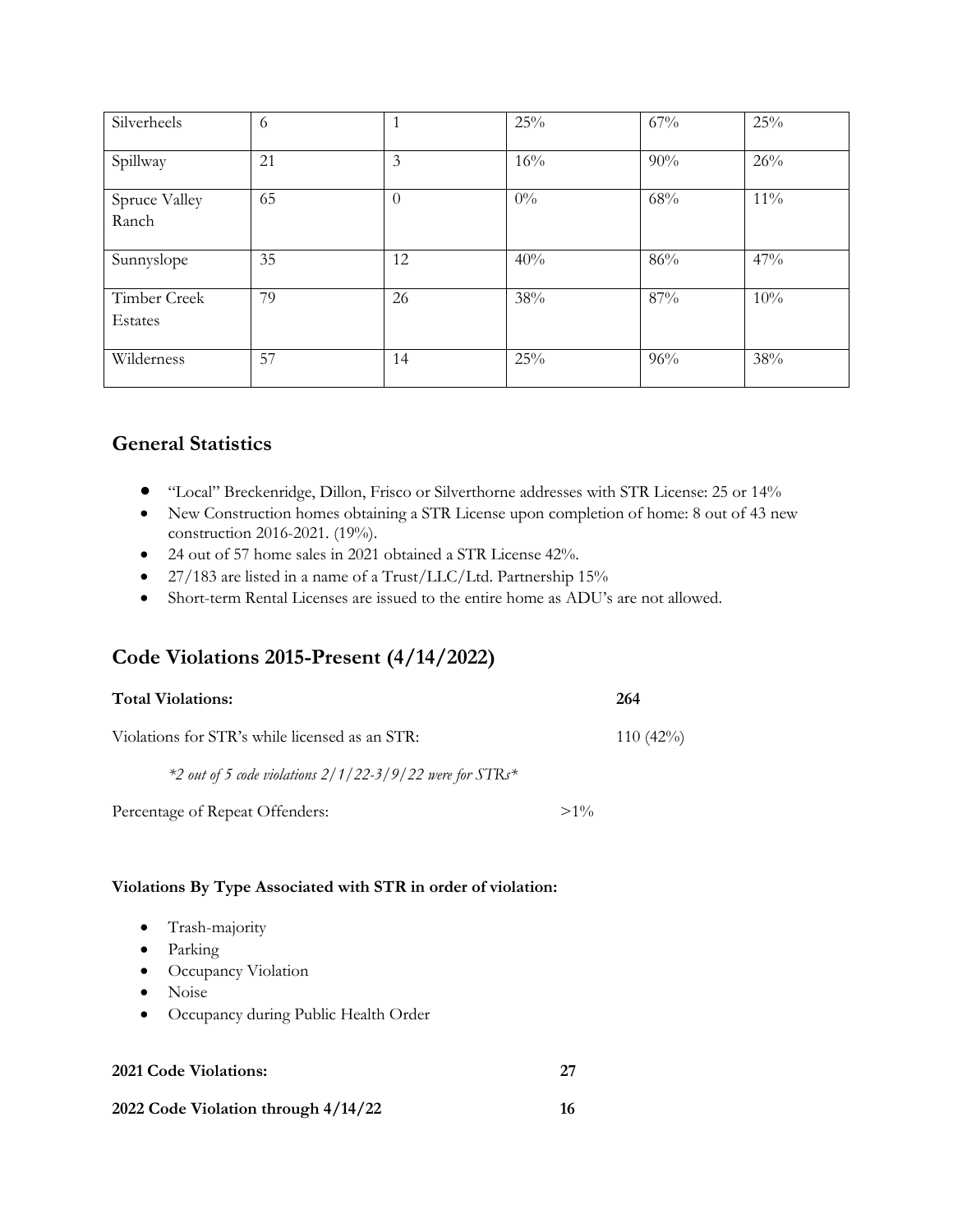**Total Police Calls 2021: 1,951**

**\*Less than 1% is related to code violations**

**2021 Stats**

**10 out of 27 code violations (37%) were related to short-term rentals. Estimated cost for Police response is 15 minutes of time \$6.25 per violation. Estimated 2021 Police expense: \$62.50.**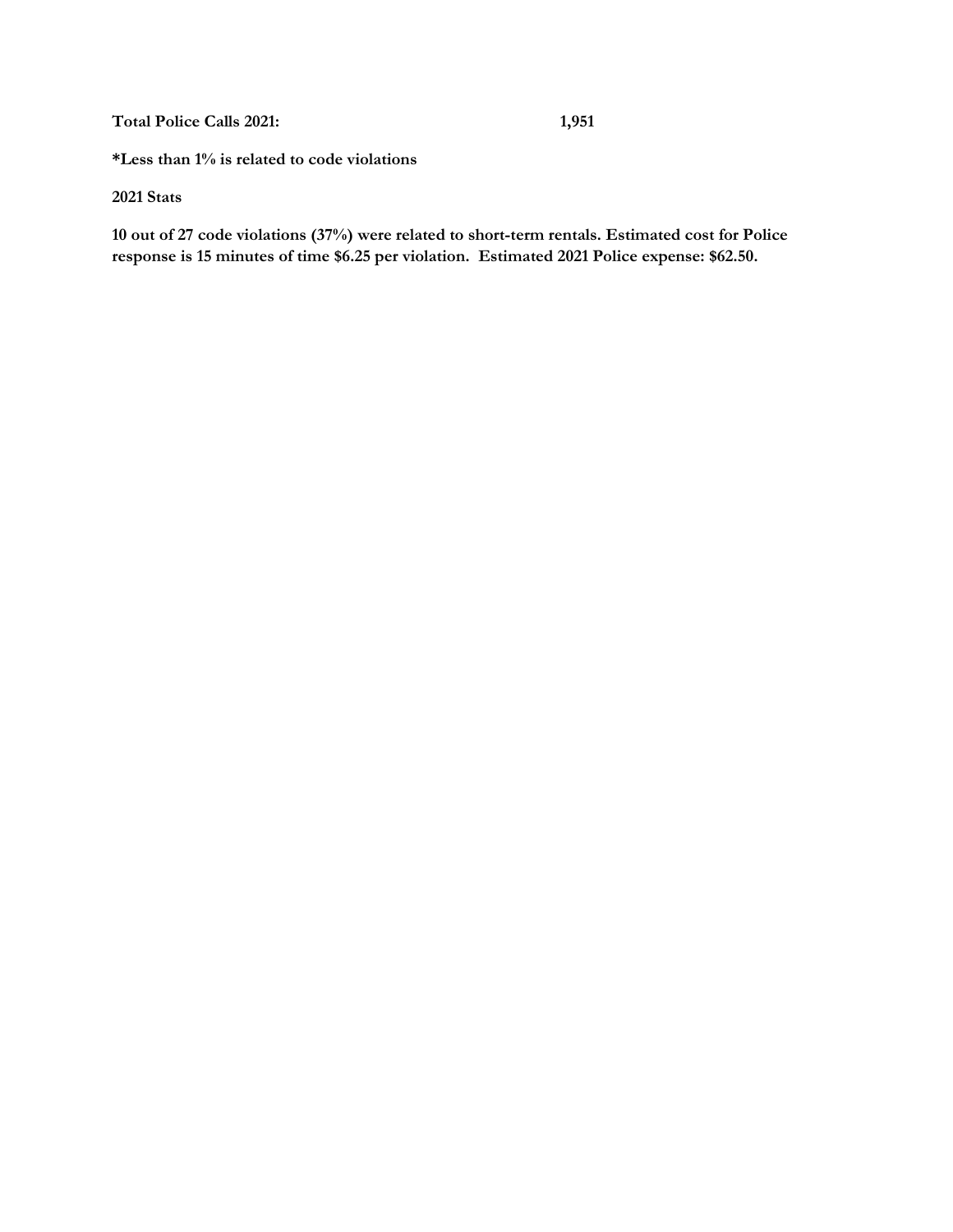### **Cost Analysis**

### **Expenses-Annually**

| Variable Expenses directly related to STR |            |
|-------------------------------------------|------------|
| Police Time                               | \$62.50    |
| Administration Time                       | \$3,900.00 |
| Total                                     | \$3,962.50 |

### **Expenses that exist with or without STR**

- Fuel
- Staff (Administration/Police)
- Road Maintenance

#### **Revenue-2021**

| Sales Tax (includes businesses & lodging sales tax)                              | \$844,558.23   |
|----------------------------------------------------------------------------------|----------------|
| Lodging Tax                                                                      | \$228,743.34   |
| Lodging Registrations                                                            | \$24,555.79    |
| Total Revenues associated with STRs                                              | \$1,097,857.36 |
| Road Maintenance Expense 2016                                                    | \$76,511.60    |
| Capital in 2017-paid for out of operating and not dedicated funding \$305,714.10 |                |
| Road Maintenance Expense 2021                                                    | \$98,801.67    |
| Revenue benefits from increased Sales & Lodging Taxes                            |                |
| <b>Additional Police Staff</b><br>$\bullet$                                      |                |
| Town hall Expansion for garage and office space                                  |                |
| Dedicated Road Funding through 2021<br>٠                                         | \$535,367.50   |
| Funds from Operating dedicated to move to Capital 2022                           | \$400,000.00   |

• Funds dedicated to Hwy 9 Recreation Path 2022 \$50,000.00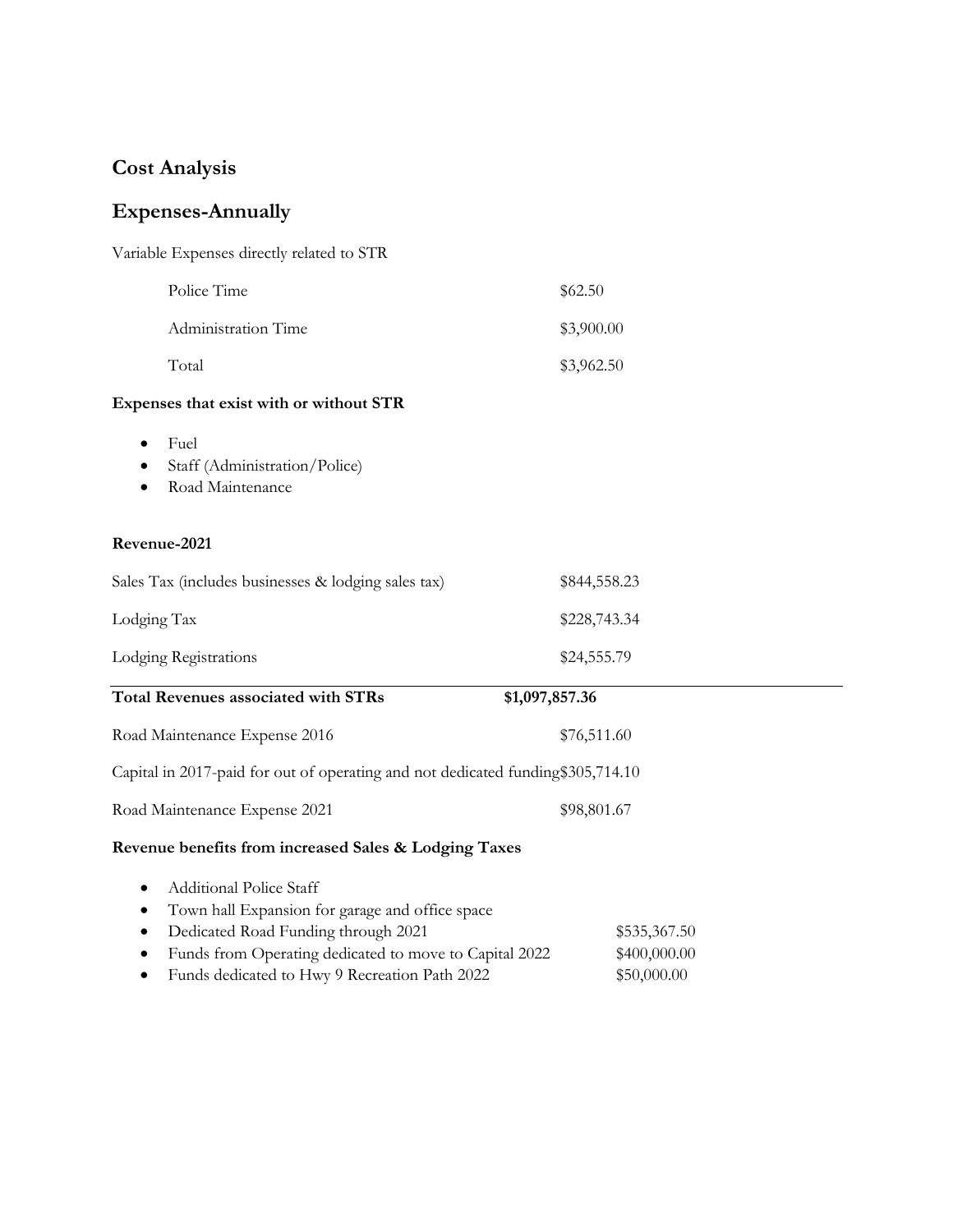

# Town of Blue River

### **Town of Blue River Project Status Report**

### **April 13, 2022**

### **Submitted By: Town Manager Michelle Eddy**

### **Spruce Creek Road:**

The project is in the planning phase with Muller Engineering. Preliminary surveys have been conducted. The project is scheduled to begin in the summer of 2023 with a project budget of \$270,000. The planning and design budget is \$98,000. The project will run from the intersection of Hwy 9 and Spruce Creek Road to the intersection of Crown and Spruce Creek Road. No easements are planned to be obtained as the project will remain within the prescriptive right-of-way. The goal is to improve drainage and pave this section of road due to the high volume of traffic.

An onsite planning meeting will take place in May with Muller Engineering, staff and resident Barrie Stimpson. Muller Engineering will be present for a work session discussion at the May Board of Trustees Meeting to provide an update and general project discussion. Additional public meetings are planned for later in the summer. The goal would be to have it project ready for bid by November 2022 to begin work June 2023.

### **Broadband**

The Town of Blue River has received the first half of American Rescue Plan Funds and the second disbursement will come mid-2022. The total to be received is approximately \$230,000. These funds have been placed in a separate account dedicated to developing a broadband plan and construction. Conversations and meetings have been taking place since March 2021 with the Town of Breckenridge and Allo. The hope would be to have Breckenridge run fiber to the Goose Pasture Tarn Dam and then the Town of Blue River will take over to run fiber down Hwy 9 to Town Hall. This would be the beginning with plans to eventually provide to the rest of Town. This will enable the possibility of cell towers at Town Hall to improve cell service and provide additional internet services. This would be the Town's first utility owned and operated by the Town.

Additional conversations are taking place with a larger broadband group working in the county including Blue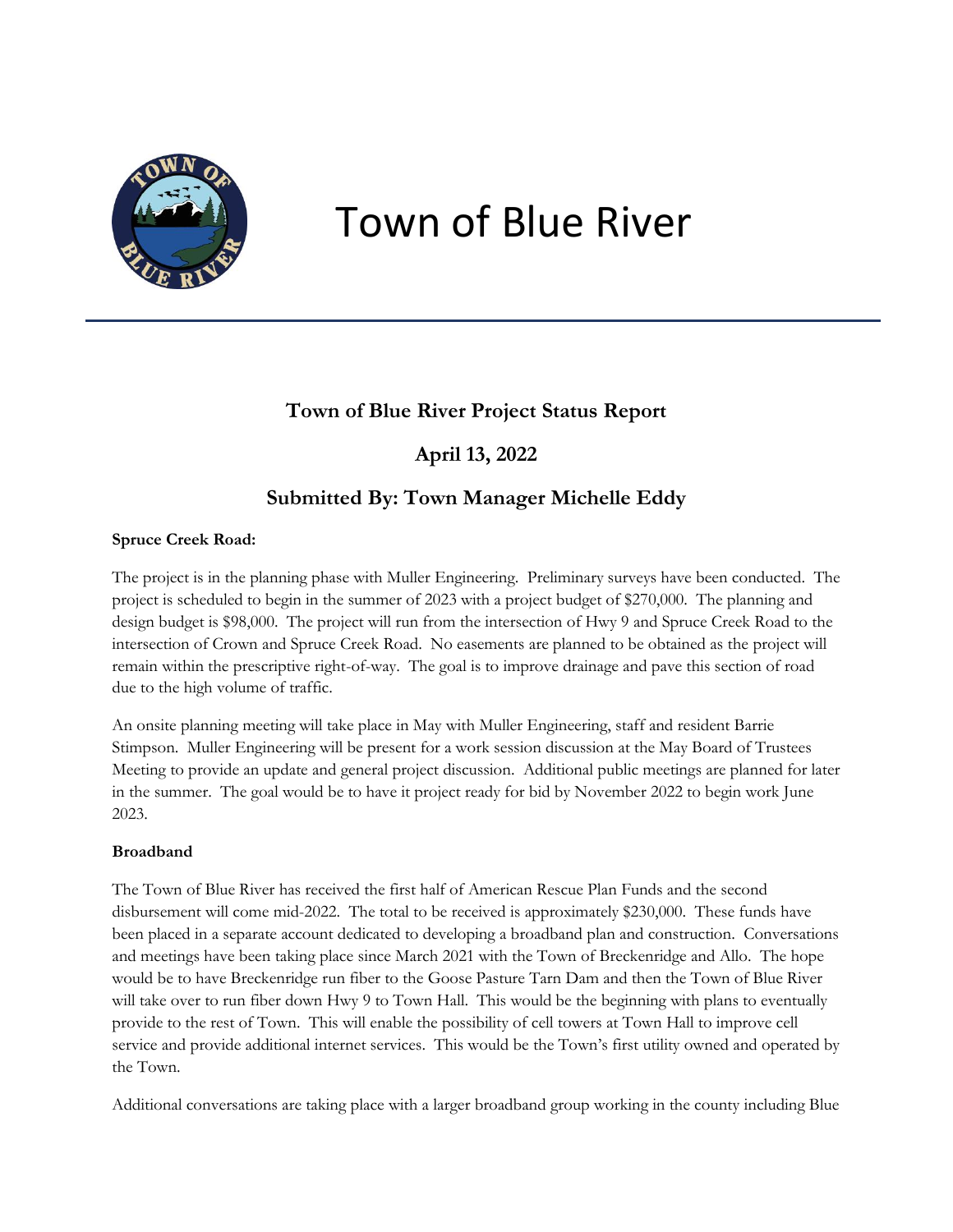River, Breckenridge, Frisco, Silverthorne, Dillon, Summit County, CDOT, and NWCOG. There is a possibility of applying for a grant with DOLA for additional funding. Work by staff has started on a broadband plan for the area.

#### **Defensible Space**

The Town of Blue River is working with Beetle Kill Tree Guys, Ceres Landscaping and TSH Tree Service to provide grants to residents to encourage fire mitigation throughout town. This is the 11<sup>th</sup> year the Town has worked with this project with funding from the Summit County Wildfire Council grants. In 2021, 42 homes were mitigated through the project and over 150 homes to date.

In addition to the Town of Blue River's efforts, the Colorado State Forest Service will be conducting mitigation work on USFS land surrounding the Town. For 2023 work will be conducted in the Spruce Creek Road area. There will be 12 haul trucks total utilizing the route from Spruce Creek Road to Crown and then Hwy 9. A map and information on the project areas is available on the website.

### **Quandary Trail Head**

With the success of last year's shuttle program, a group of stakeholders including Blue River have continued to work on improving the program. For Blue River, the staff continues to push for a potential shuttle up to Spruce Creek/Mohawk Lakes Trail head to minimize the volume of traffic up Spruce Creek Road. At this time it is being implemented. Items that are being presented and recommend to the Board of County Commissioners is a fee for the shuttle which would leave from the parking structure in Breckenridge; increased times; a modified fee for parking at the trail head. Parking at the trail head is recommended to be free after 3:00 p.m. to accommodate local traffic in the area. Work and discussions have taken place to provide for a "local" fee versus a visitor fee. A presentation will be on May 3rd at the BOCC meeting 9:30 a.m.

### **Hwy 9 Overlay Project**

This is a CDOT project scheduled for 2023. It will be an overlay/repair of the highway from Sherwood Forest to Boreas Pass Road. It is anticipated the lanes will be narrowed to 11 foot lanes providing for a one foot shoulder on each side. The Town's Engineers, Muller Engineering, is contacting the project group to see if there would be a possibility to partner for some changes at the intersection of Spruce Creek Road in conjunction with the Town planned project.

### **CDOT Bypass Lane**

The Town staff and Trustee Fossett continue to work with CDOT and their design group. All current information is on the website. The plan calls for a south bound bypass lane by Town Hall. There will not be any lighting except for on signage that will be lit when chain laws are in effect. Additional landscaping will be installed to provide a buffer for residents to the west. The bypass lane will remain within existing right-ofway. The Town continues to address enforcement challenges and design work for a north bound lane for "chain down." In addition the Town is working with the County and other municipalities in Summit County to push for messaging discouraging use of Hoosier Pass keeping trucks on I-70. It is anticipated the group will be giving a presentation to the Trustees later this summer and will need to go through the 1041 permitting process with the Town before the end of the year. If approved and moving forward, the project will begin summer 2023.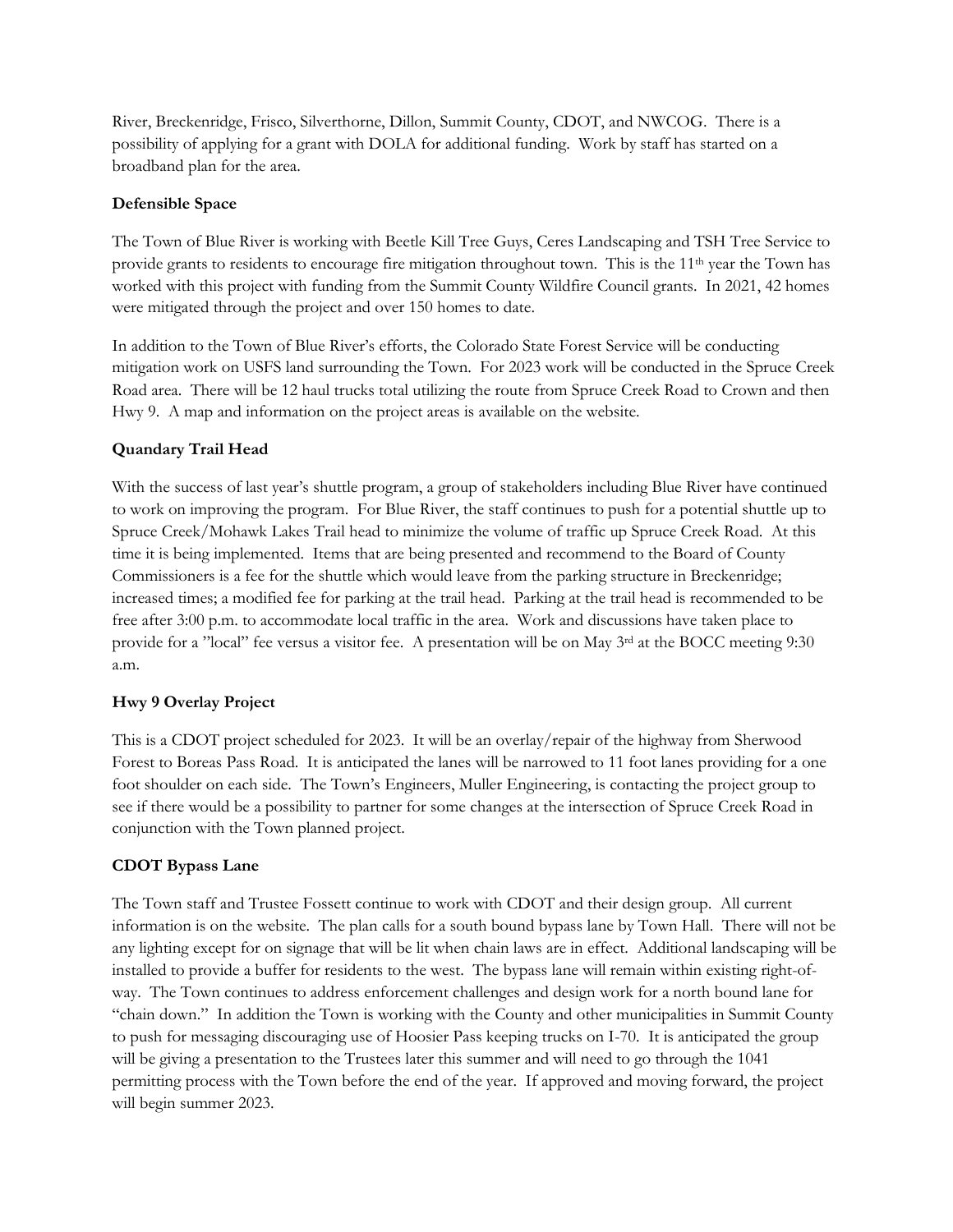#### **Goose Pasture Tarn**

A full presentation will be given in June to provide project status and updates. This is year two of the dam replacement project at the Tarn. The Tarn at this time is completely drained and will be until late September/early October. This is the year where the new spillway will be installed and the largest portion of the three-year project. The Tarn will be filled again at the end of the season for the winter. The overall project is scheduled to be complete at the end of the 2023 season.

#### **Roads**

Pothole touch up will take place beginning the week of April 18th as weather allows. Full summer grading will begin the end of May/beginning of June. Town staff is working with the contractor to identify areas for additional work this year. More to come.

#### **Signs**

Town staff will work with Betone Contracting to replace signs and improve signage at identified intersections. Sign replacement will take place on Holly and Bonanza. A new stop sign will be installed at the intersection of Hwy 9 and Spruce Creek Road. A new stop sign and yield sign will be installed at Blue River Road and Royal. Signage to prevent truck traffic up Blue Grouse will be installed.